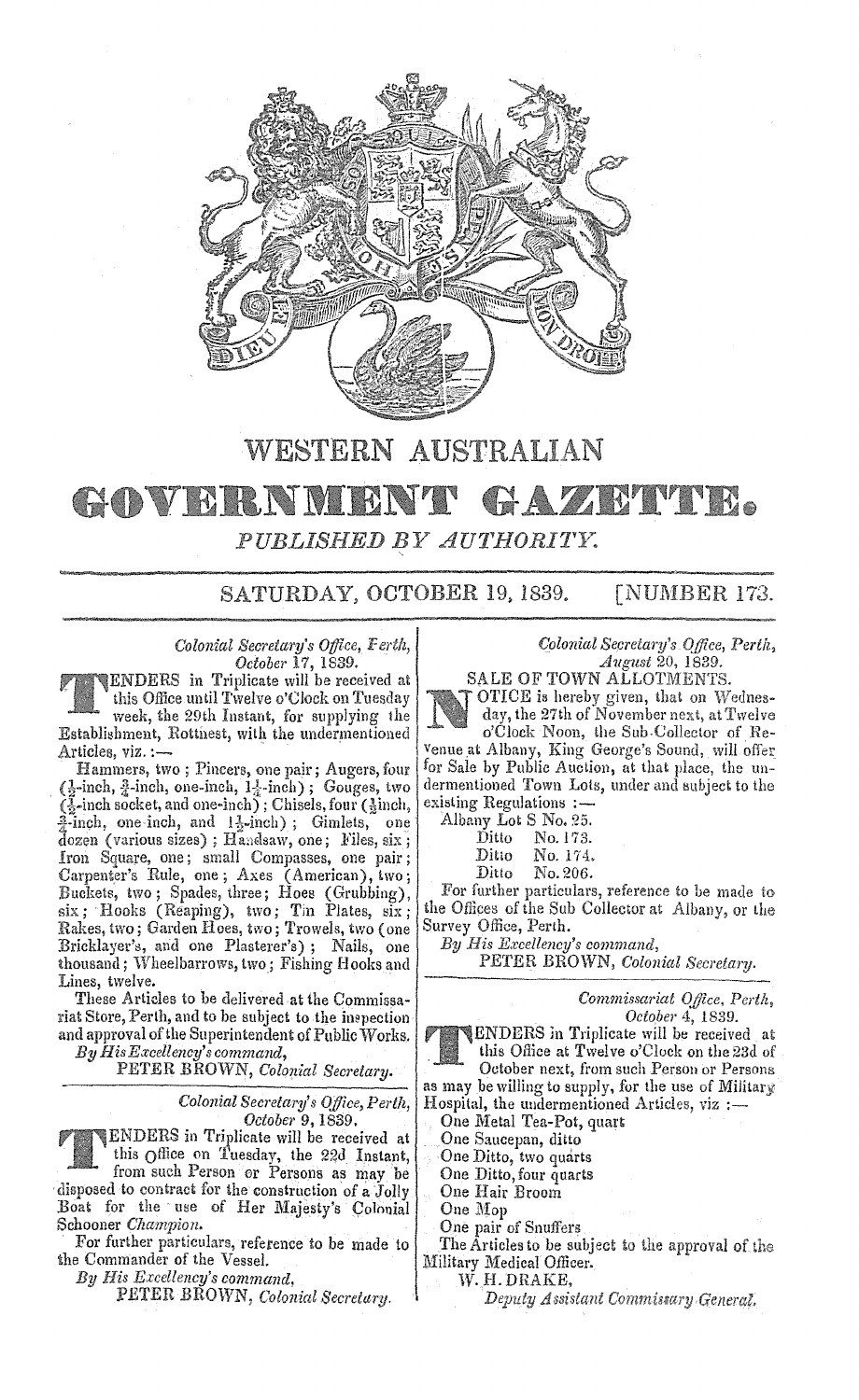## $[306]$

Colonial Secretary's Office, Perth, October 10, 1839.

IS Excellency the Governor has been pleased to direct the publication of the Receipts a Expenditure of the Colonial Treasurer for t Quarter ending 30th September, 1839, for gene information. By His Excellency's command, PETER BROWN, Colonial Secretary RETURN of the REVENUE of the Colony Western Australia for the Quarter ending S tember 30, 1839. REGULAR REVENUE. 玉  $\mathcal{S}$ . Duty on Imported Spirits 501 10  $\ddot{\phantom{0}}$ Licenses to retail Spirits 8 - 6  $\ddot{\bullet}$ 107 16 Fees of Public Offices..  $\ddot{\phantom{a}}$ 42 15 Judicial Fines  $\bullet$  $\ddot{\phantom{0}}$ Warehouse Rent  $\ddot{\phantom{0}}$  $112$  $\phi$  .  $\phi$ Post Office Department  $1612$  $\ddot{\phi}$ Duty on Wines, &c. .. 16 15  $\ddot{\phantom{a}}$  $0<sub>10</sub>$ Miscellaneous  $\ddot{\phantom{a}}$  $\ddot{\phantom{0}}$ 

Total Regular £705  $\mathbf{s}$ CASUAL REVENUE. Sale of Crown Lands.. 159 11  $\ddot{\phantom{0}}$ 425 12 Repayment of Loans..  $\ddot{\phantom{0}}$ Fines on Land  $80<sub>5</sub>$  $\ddot{\phantom{0}}$  $\ddot{\phantom{0}}$ L. Total Casual £665 8

## Total Revenue £1,370 16

**ABSTRACT** of DISBURSEMENTS made the Colonial Treasurer on Account of the Col of Western Australia from the Parliament Grant for the Quarter ending September 1839.

| SALARIES.                         |  |            | £               | s.    | d. |  |
|-----------------------------------|--|------------|-----------------|-------|----|--|
| Governor's Office                 |  |            | 200             | 0     | 0  |  |
| Colonial Secretary's Office       |  |            | 156             | 5.    | 0  |  |
| Survey Office                     |  |            | 150             | 0.    | 0  |  |
| Commissioner of Civil Court       |  |            | 75.             | 0     | 0  |  |
| Advocate-General                  |  |            | 75.             | 0     | 0  |  |
| Colonial Chaplain                 |  |            | 62              | 10    | 0  |  |
| Colonial Surgeon                  |  |            | 68              | 8     | 9  |  |
| Resident, Fremantle               |  |            | 25              | 0     | 0  |  |
| Ditto, Albany                     |  |            | 56              | 10    | 5  |  |
| Ditto, Augusta                    |  | $^{\circ}$ | 25              | 0     | 0  |  |
| Ditto, York                       |  |            | 25              | 0     | 0  |  |
| Ditto, Toodyay                    |  |            | $25 -$          | 0     | 0  |  |
| Ditto, Williams                   |  |            | 25              | 0     | 0  |  |
| Clerk of the Peace                |  |            | 25              | 0     | 0  |  |
| Sheriff                           |  |            | 25              | 0     | 0  |  |
| Commandant                        |  |            | 46              | 0     | 0  |  |
|                                   |  |            | 1,064 14        |       | 2  |  |
| CONTINGENCIES.                    |  |            |                 |       |    |  |
| Lodging Allowance to Col.Chaplain |  |            | 12 <sup>1</sup> | 10    | 0  |  |
| Printing and Stationery           |  |            |                 | 62 12 | 0  |  |
| Maintenance of Colonial Vessel    |  |            | 76              | 5     | 2  |  |
|                                   |  |            | 151             | 7     | -2 |  |
|                                   |  |            |                 |       |    |  |

ABSTRACT of DISBURSEMENTS from the Colonial Revenue for the Quarter ending 30th September, 1839.

| publication of the               | wysomowej zoobi                                               |                                        |
|----------------------------------|---------------------------------------------------------------|----------------------------------------|
| f the Receipts and               | SALARIES.<br>The Treasurer                                    | £<br>$s_{\bullet}$<br>đ.               |
| Treasurer for the                |                                                               | $11-10$<br>0.                          |
|                                  | The Registrar of Deeds<br>$\ddot{\phantom{a}}$                | 25<br>-0<br>0.                         |
| , 1839, for general              | Superintendent of Public Works                                | 25<br>0<br>0.                          |
|                                  | Colonial Secretary's Department                               | 18<br>-15<br>0                         |
| ď,                               | Survey Department<br>$\bullet$                                | 204<br>-12<br>8.                       |
| lonial Secretary.                | Collector of Revenue                                          | 50<br>0<br>0                           |
|                                  | Sub-Collector, Fremantle<br>o o                               | 8<br>6<br>8                            |
| of the Colony of                 | Tide Waiter, &c., Fremantle                                   | 20<br>0<br>0                           |
| uarter ending Sep·               | Ditto,<br>Perth                                               | 6<br>5.<br>θ.                          |
|                                  | Medical Attendant, Fremantle                                  | 10<br>7<br>0                           |
| £<br>d.<br>$S_{\bullet}$         | Harbour Master, Fremantle                                     | 25<br>0<br>0                           |
| 501<br>10<br>0.<br>$^{\circ}$    | Ditto,<br>Albany                                              | 63 12<br>2                             |
| 8<br>6<br>8.<br>$\bullet$        | Gaoler, Fremantle<br>e a<br>$\alpha$ $\alpha$                 | 18. IS:<br>$\overline{2}$              |
| 107<br>16<br>6                   | Ditto, Albany                                                 | 25.<br>0<br>0.                         |
| 42 15<br>0                       | Postmaster, Perth<br>$\ddot{\phantom{0}}$                     | 8 15<br>0.                             |
| 11<br>2<br>8<br>$\mathbf{a}$     | Ditto, Fremantle<br>0 <sup>2</sup>                            | 815                                    |
| 16 12<br>0                       | ŋ<br>Ditto, Albany                                            | θ.<br>10<br>-7                         |
| 16 15<br>6                       | $\bullet$<br>Bailiff of Civil Court                           | 0                                      |
| 0 <sub>10</sub><br>0             | Constable, Perth                                              | 10<br>4<br>6                           |
|                                  | $\frac{1}{2}$                                                 | 5<br>$\bf{0}$<br>0.                    |
|                                  | Ditto, Fremantle                                              | 5.<br>0<br>0.                          |
| £705<br>ular<br>8<br>4           | Ditto, Guildford<br>$0-0$                                     | 5<br>0<br>0.                           |
|                                  | Housekeeper, Government Offices                               | 8<br>-15<br>0.                         |
| 159<br>$\mathbf{H}$<br>0         | Interpreter to Natives<br>$\ddot{\phantom{a}}$                | 10<br>22<br>0                          |
| 425 12<br>0.                     | Confidential Clerk<br>$^{\circ}$<br>$\ddot{\phantom{0}}$      | 87<br>10<br>0.,                        |
| 80<br>5<br>0                     | Clerk to the Councils.                                        |                                        |
|                                  | Registrar Clerk of the Civil Court                            | 25<br>0<br>θ.                          |
| $\pounds 665$<br>ısual<br>8<br>0 | Clock Keeper, Perth<br>$\ddot{\phantom{0}}$                   | -2-10<br>0.                            |
|                                  |                                                               |                                        |
| enue£1,370 16<br>4               | Total Salaries £700                                           | 0<br>2                                 |
|                                  | CONTINGENCIES.                                                |                                        |
| <b>EMENTS</b> made by            | Allowance to Resident of Swan                                 | $25\,$<br>0<br>$\mathbf{0}$ :          |
| ccount of the Colony             | Issues to the Natives                                         | $30\ \ 12$<br>6                        |
| the Parliamentary                | Surveys and Explorations                                      | g<br>193<br>7                          |
| ling September 30,               | Schools                                                       | ŋ<br>39<br>5                           |
|                                  | Collection of Revenue                                         | $\ddot{0}$<br>44<br>15                 |
| £<br>₫.<br>s.                    | <b>Advances to Destitute Persons</b>                          | ÿ.<br>25<br>8                          |
| 200<br>0                         | $\ddot{\phantom{0}}$<br>Administration of Justice<br>0.       | 9<br>236 12                            |
| e o<br>156<br>5                  | $-20$<br>0                                                    | 0                                      |
| 150<br>0                         | Conveyance of Mails<br>$-9$<br>Harbour Master and Pilot Esta- | 15<br>-19                              |
| 75<br>0                          | 0                                                             |                                        |
|                                  | 0<br>blishment<br>$\bullet$                                   | 10.14<br>6,                            |
| 75<br>0                          | Furniture, Public Offices<br>0<br>$\sigma$ $\sigma$           | 68 17<br>6.                            |
| 62<br>10                         | 0<br>Repairs of Public Buildings<br>$^{\circ}$                | 6<br>13<br>19                          |
| 68<br>8                          | 9<br>Miscellaneous Services as under.                         |                                        |
| 25<br>0                          | 0<br>Repairs of Ferry Boat and Hawser                         | 0<br>36 IO                             |
| 10<br>56                         | 5<br>Provisions to Australian Expedition                      | 5.<br>11<br>9                          |
| 25<br>0<br>e o                   | 0<br>Pay to extra Clerks                                      | 0<br>10<br>9                           |
| 25<br>0                          | Clearing Public Square and Market<br>0                        |                                        |
| 25<br>0                          | 0<br>Ground                                                   | 2<br>32 18                             |
| 25<br>0                          | 0<br>Work at Burial Ground                                    | $\sqrt{6}$<br>2<br>$\mathbf{I}$        |
| 25<br>0                          | 0<br><b>Cleaning Court-House</b>                              | -0<br>5<br>4                           |
| 25<br>0                          | 0<br>Boat Hire                                                | $\overline{\phantom{0}}$<br>0<br>10    |
| 46<br>0                          | 0<br>Medicines                                                | $\theta$<br>-5-18                      |
|                                  | $_{\rm Stores}$                                               | 9<br>$10^{\circ}16$                    |
| 1,064 14                         | Fire-Wood, Public Offices<br>2                                | Ą<br>18 13                             |
|                                  | Freight of Stores                                             | $\mathbb{C}$<br>3<br>0                 |
| aplain<br>12-10                  | 0<br>Repair of Guns                                           | $\mathbf{C}$<br>$\boldsymbol{8}$<br>5. |
|                                  | ه ه                                                           | ţ<br>$1\,6$<br>2                       |
| 62 12                            | <b>Travelling Expenses</b><br>0.                              | ğ<br>9                                 |
| el<br>76<br>5                    | 2<br>Petty Contingencies<br>$\bullet$                         | 3                                      |
| 7<br>15I                         | $\boldsymbol{2}$                                              | š<br>8<br>861                          |
| Total £1,216<br>1                | 4.                                                            | 6<br>8.<br>£1,561                      |
|                                  |                                                               |                                        |